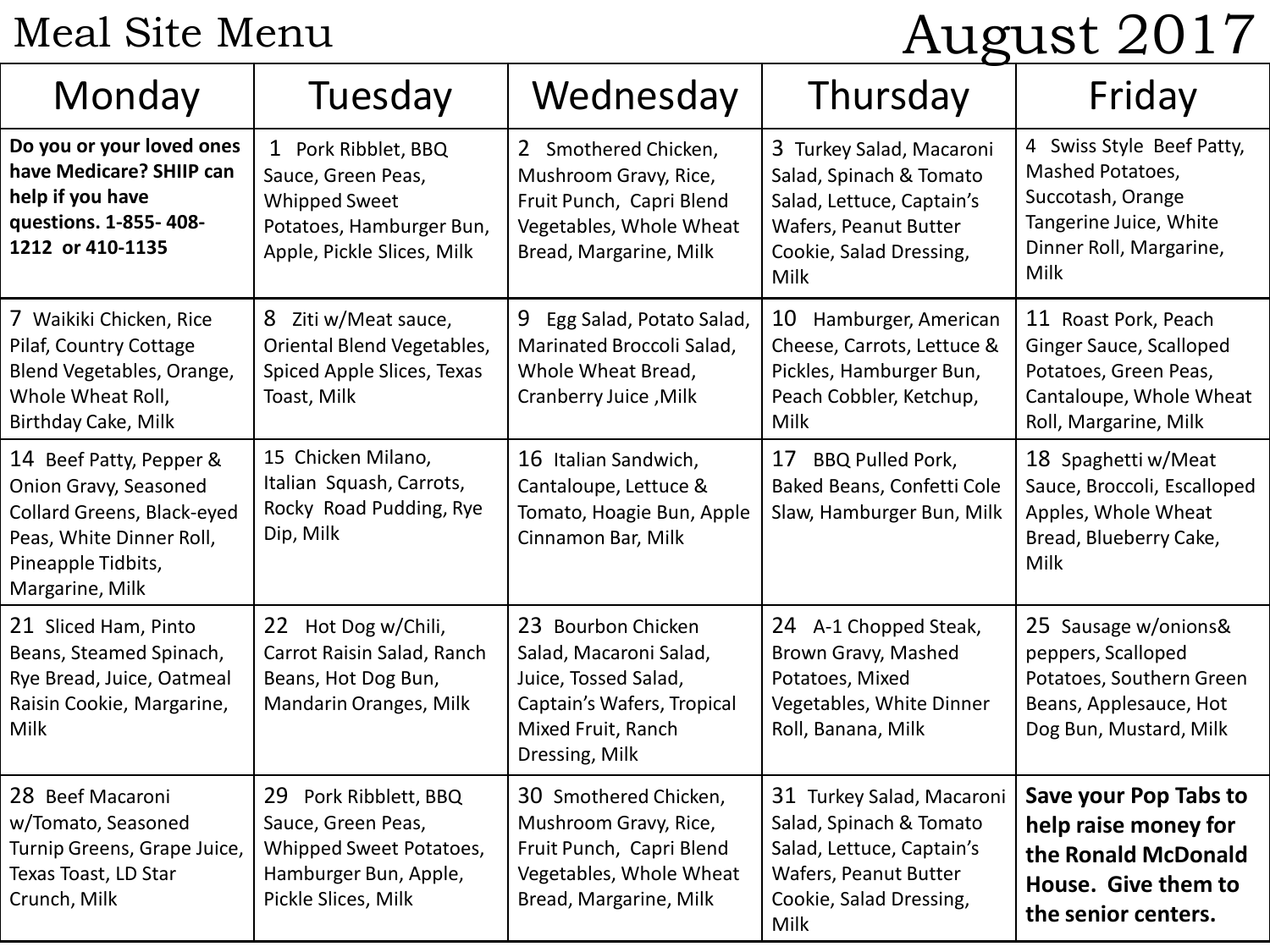## East Rockingham Meal Site<br>135 Safie 6<sup>th</sup> Street, Rockingham, NC 28379 910-997-8225

## August 2017

| Do you or your loved ones<br>have Medicare? SHIIP can<br>help if you have<br>questions. 1-855-408-<br>1212 or 410-1135                              | 1 Pork Ribblett, BBQ<br>Sauce, Green Peas,<br>Whipped Sweet Potatoes,<br>Hamburger Bun, Apple,<br>Pickle Slices, Milk            | 2 Smothered Chicken,<br>Mushroom Gravy, Rice,<br>Fruit Punch, Capri Blend<br>Vegetables, Whole Wheat<br>Bread, Margarine, Milk          | 3 Turkey Salad, Spinach &<br>Tomato Salad, Macaroni<br>Salad, Lettuce, Captain's<br>Wafers, Peanut Butter<br>Cookie, Salad Dressing,<br>Milk  | 4 Swiss Style Beef Patty,<br>Mashed Potatoes,<br>Succotash, Orange<br>Tangerine Juice, White<br>Dinner Roll, Margarine,<br>Milk |
|-----------------------------------------------------------------------------------------------------------------------------------------------------|----------------------------------------------------------------------------------------------------------------------------------|-----------------------------------------------------------------------------------------------------------------------------------------|-----------------------------------------------------------------------------------------------------------------------------------------------|---------------------------------------------------------------------------------------------------------------------------------|
| 7 Waikiki Chicken, Rice<br>Pilaf, Country Cottage<br>Blend Vegetables, Orange,<br>Whole Wheat Roll,<br>Birthday Cake, Milk                          | 8<br><b>CLOSED</b>                                                                                                               | 9 Egg Salad, Potato Salad,<br>Marinated Broccoli Salad,<br>Whole Wheat Bread,<br>Cranberry Juice, Milk                                  | 10 Hamburger, American<br>Cheese, Carrots, Lettuce &<br>Pickles, Hamburger Bun,<br>Peach Cobbler, Ketchup,<br><b>Milk</b>                     | 11 Roast Pork, Peach<br>Ginger Sauce, Scalloped<br>Potatoes, Green Peas,<br>Cantaloupe, Whole Wheat<br>Bread, Margarine, Milk   |
| 14 Beef Patty, Pepper &<br>Onion Gravy, Seasoned<br>Collard Greens, Black-eyed<br>Peas, White Dinner Roll,<br>Pineapple Tidbits,<br>Margarine, Milk | 15 Chicken Milano, Italian<br>Squash, Carrots, Rocky<br>Road Pudding, Rye Bread,<br>Milk                                         | 16 Italian Sandwich,<br>Cantaloupe, Lettuce &<br>Tomato, Hoagie Bun, Apple<br>Cinnamon Bar, Milk                                        | 17 BBQ Pulled Pork, Baked<br>Beans, Confetti Cole Slaw,<br>Hamburger Bun, Milk                                                                | 18 Spaghetti w/Meat<br>Sauce, Broccoli, Escalloped<br>Apples, Whole Wheat<br>Bread, Blueberry Cake,<br>Milk                     |
| 21 Sliced Ham, Pinto<br>Beans, Steamed Spinach,<br>Rye Bread, Fruit Punch,<br>Oatmeal Raisin Cookie,<br>Margarine, Milk                             | 22 Hot Dog w/Chili, Carrot<br>Raisin Salad, Ranch Beans,<br>Hot Dog Bun, Mandarin<br>Oranges, Milk                               | 23 Bourbon Chicken Salad,<br>Macaroni Salad, Juice,<br>Tossed Salad, Captain's<br>Wafers, Tropical Mixed<br>Fruit, Ranch Dressing, Milk | 24 A-1 Chopped Steak,<br>Brown Gravy, Mashed<br>Potatoes, Mixed<br>Vegetables, White Dinner<br>Roll, Banana, Milk                             | 25 Sausage w/onions&<br>peppers, Scalloped<br>Potatoes, Southern Green<br>Beans, Applesauce, Hot<br>Dog Bun, Mustard, Milk      |
| 28 Beef Macaroni<br>w/Tomato, Seasoned<br>Turnip Greens, Grape Juice,<br>Texas Toast, LD Star<br>Crunch, Milk                                       | 29 Pork Ribblett, BBQ<br>Sauce, Green Peas,<br><b>Whipped Sweet</b><br>Potatoes, Hamburger<br>Bun, Apple, Pickle<br>Slices, Milk | 30 Smothered Chicken,<br>Mushroom Gravy, Rice,<br>Fruit Punch, Capri Blend<br>Vegetables, Whole Wheat<br>Bread, Margarine, Milk         | 31 Turkey Salad, Spinach &<br>Tomato Salad, Macaroni<br>Salad, Lettuce, Captain's<br>Wafers, Peanut Butter<br>Cookie, Salad Dressing,<br>Milk | Save your Pop Tabs to help<br>raise money for the<br><b>Ronald McDonald House.</b><br>Give them to the senior<br>centers.       |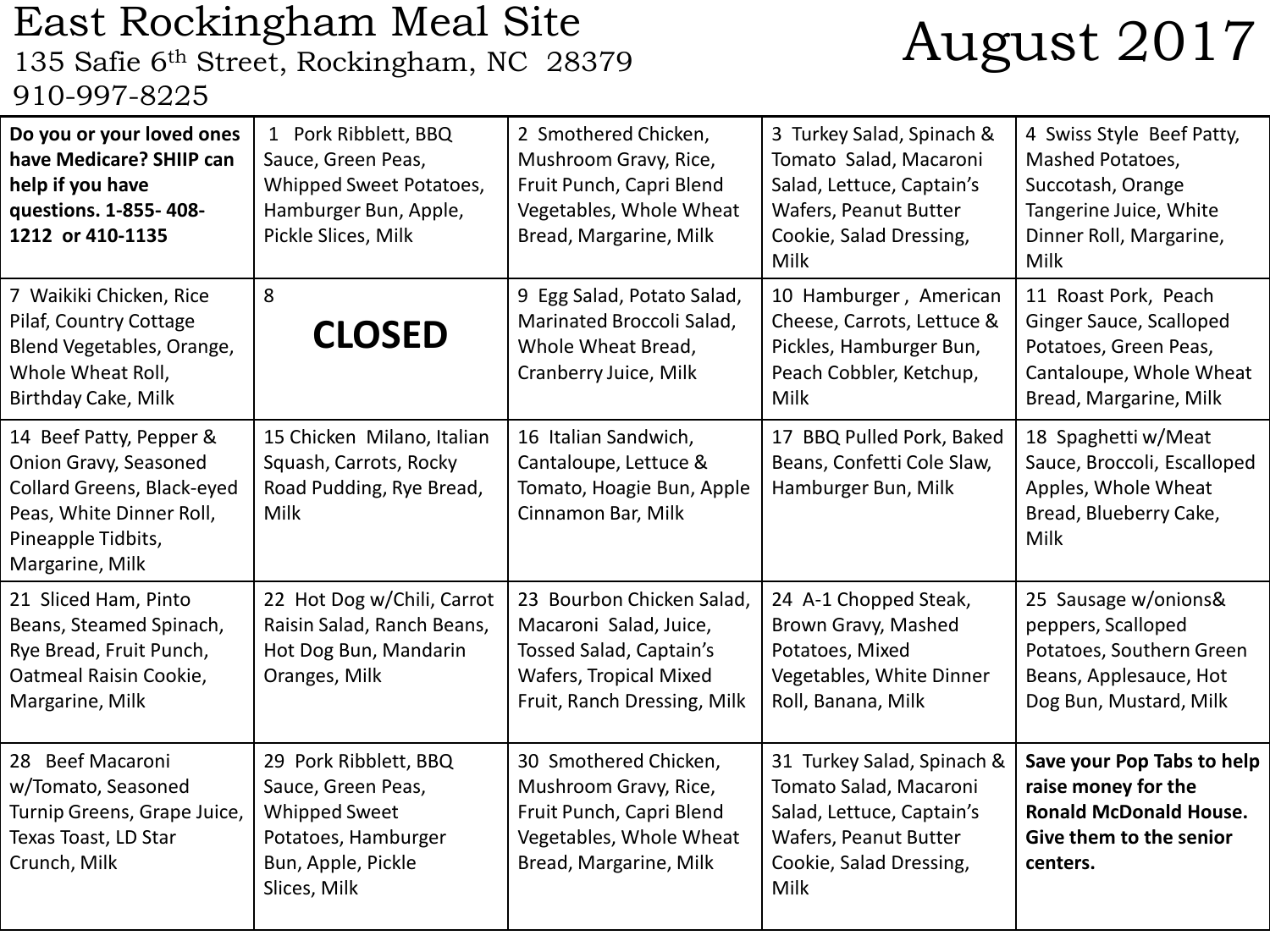### Ellerbe Meal Site<br>306 Millstone Road, Ellerbe, NC 28338 910-652-6006

## August 2017

| Do you or your loved ones<br>have Medicare? SHIIP can<br>help if you have<br>questions. 1-855-408-<br>1212 or 410-1135                              | 1 Pork Ribblett, BBQ<br>Sauce, Green Peas,<br>Whipped Sweet Potatoes,<br>Hamburger Bun, Apple,<br>Pickle Slices, Milk  | 2 Smothered Chicken,<br>Mushroom Gravy, Rice,<br>Fruit Punch, Capri Blend<br>Vegetables, Whole Wheat<br>Bread, Margarine, Milk | 3 Turkey Salad, Spinach &<br>Tomato Salad, Macaroni<br>Salad, Lettuce, Captain's<br>Wafers, Peanut Butter<br>Cookie, Salad Dressing,<br>Milk  | 4 Swiss Style Beef Patty,<br>Mashed Potatoes,<br>Succotash, Orange<br>Tangerine Juice, White<br>Dinner Roll, Margarine,<br>Milk |
|-----------------------------------------------------------------------------------------------------------------------------------------------------|------------------------------------------------------------------------------------------------------------------------|--------------------------------------------------------------------------------------------------------------------------------|-----------------------------------------------------------------------------------------------------------------------------------------------|---------------------------------------------------------------------------------------------------------------------------------|
| 7 Waikiki Chicken, Rice<br>Pilaf, Country Cottage<br>Blend Vegetables, Orange,<br>Whole Wheat Roll,<br>Birthday Cake, Milk                          | 8<br><b>CLOSED</b>                                                                                                     | 9 Egg Salad, Potato Salad,<br>Marinated Broccoli Salad,<br>Whole Wheat Bread,<br>Cranberry Juice, Milk                         | 10 Hamburger, American<br>Cheese, Carrots, Lettuce &<br>Pickles, Hamburger Bun,<br>Peach Cobbler, Ketchup,<br>Milk                            | 11 Roast Pork, Peach<br>Ginger Sauce, Scalloped<br>Potatoes, Green Peas,<br>Cantaloupe, Whole Wheat<br>Roll, Margarine, Milk    |
| 14 Beef Patty, Pepper &<br>Onion Gravy, Seasoned<br>Collard Greens, Black-eyed<br>Peas, White Dinner Roll,<br>Pineapple Tidbits,<br>Margarine, Milk | 15 Chicken Milano, Italian<br>Squash, Carrots, Rocky<br>Road Pudding, Rye Bread,<br>Milk                               | 16 Italian Sandwich,<br>Cantaloupe, Lettuce &<br>Tomato, Hoagie Bun, Apple<br>Cinnamon Bar, Milk                               | 17 BBQ Pulled Pork,<br>Baked Beans, Confetti Cole<br>Slaw, Hamburger Bun, Milk                                                                | 18 Spaghetti w/Meat<br>Sauce, Broccoli, Escalloped<br>Apples, Whole Wheat<br>Bread, Blueberry Cake,<br>Milk                     |
| 21 Sliced Ham, Pinto<br>Beans, Steamed Spinach,<br>Rye Bread, Fruit Punch,<br>Oatmeal Raisin Cookie,<br>Margarine, Milk                             | 22 Hot Dog w/Chili, Carrot<br>Raisin Salad, Ranch Beans,<br>Hot Dog Bun, Mandarin<br>Oranges, Milk                     | 23<br><b>CLOSED</b>                                                                                                            | 24 A-1 Chopped Steak,<br>Brown Gravy, Mashed<br>Potatoes, Mixed<br>Vegetables, White Dinner<br>Roll, Banana, Milk                             | 25 Sausage w/onions&<br>peppers, Scalloped<br>Potatoes, Southern Green<br>Beans, Applesauce, Hot<br>Dog Bun, Mustard, Milk      |
| 28 Beef Macaroni<br>w/Tomato, Seasoned<br>Turnip Greens, Grape Juice,<br>Texas Toast, LD Star<br>Crunch, Milk                                       | 29 Pork Ribblett, BBQ<br>Sauce, Green Peas,<br>Whipped Sweet Potatoes,<br>Hamburger Bun, Apple,<br>Pickle Slices, Milk | 30<br><b>CLOSED</b>                                                                                                            | 31 Turkey Salad, Spinach &<br>Tomato Salad, Macaroni<br>Salad, Lettuce, Captain's<br>Wafers, Peanut Butter<br>Cookie, Salad Dressing,<br>Milk | Save your Pop Tabs to help<br>raise money for the<br><b>Ronald McDonald House.</b><br>Give them to the senior<br>centers.       |